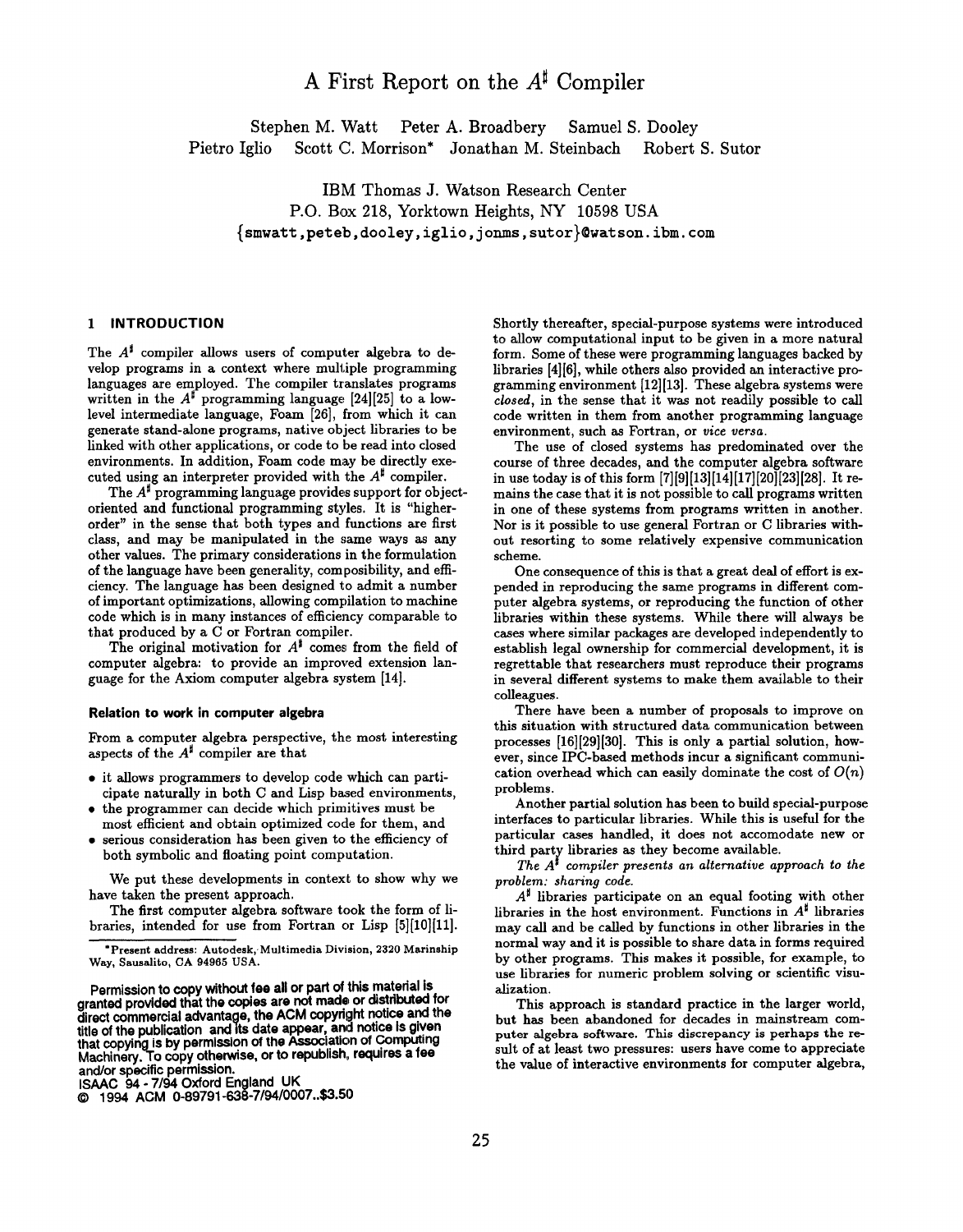and the languages incorporated in computer algebra systems have allowed programs to be written more conveniently than the alternatives. With  $A^{\sharp}$ , however, a user may prototype an application within an interactive environment, such as the Axiom system, or  $A^{\sharp}$  with the Foam interpreter, and later generate code to be linked with other applications. Furthermore, it is not unreasonable to anticipate running the same  $A^{\sharp}$  code in "closed" systems by taking the approach used with Lisp: from Foam generating source code to load into Maple, for example.

A second problem with closed systems is that certain computations will be much slower than they need to be. This arises because these systems are typically structured as a kernel, written in another programming language, and a library providing an assortment of additional functions. The operations coded directly in the kernel can be two or three orders of magnitude more efficient than the same operations written at the library level. It is not possible to know in advance what the efficiency-critical primitives will be for the complete spectrum of mathematics so key primitives for new application areas will likely be missing from the system kernel. These will have to be written at the library level, with the associated slow-down. A case in point is GAP [20], a system very similar to Maple, but with a focus on group theoretic computation. GAP was initially written because the necessary kernel-level efficiency for primitives in group computations could not be achieved by writing Maple library code.

The  $A^{\sharp}$  compiler addresses this issue by giving the programmer the ability to develop optimized code fov whatever primitives are required.

In practice, these problems are not aa severe in Lispbased systems [13][14][23]. Users of Lisp-based algebra systems may make their own kernel extensions by writing and compiling Lisp code. If the underlying Lisp system supports it, an implementation-specific foreign function interface can provide a mechanism to access C or Fortran libraries.

This direction, however, has drawbacks: In practice, to use a foreign library from Lisp it is necessary to cover the foreign functions with wrappers to convert between the Lisp and the foreign data representations. This may involve copying on each call and return and introduces semantic difficulties when considering sharing of substructure and pointer equality. Next, the Lisp foreign function interface will have a fixed vocabulary of understood data transformations and will not usefully pass function values, file pointers, or other interesting composite objects. Finally, it is necessary to ensure that the values passed to foreign functions do not relocate (e.g. by garbage collection) during the course of execution, and any pointers captured by the foreign functions migth be invalid in subsequent calls. This makes it very difficult to write code to embed in non-Lisp applications, since the controlling side will retain state between call-backs. Because of these difficulties, Lisp foreign function interfaces do not promise a great improvement over IPC methods as a means of accessing libraries.

At this point, one might ask why not move to stand-alone programs based on a mathematical library for C++ [22] or some other programming language. Our response is twofold: First, we felt that existing object systems were not capable of modelling the intricate relations among algebraic structures sufficiently naturally. Second, it is valuable to maintain a path of access to the existing computer algebra software base.

#### Relation to work in compilers

From a compiler implementation perspective, the most interesting aspects of the  $A^{\sharp}$  compiler are:

- $\bullet\,$  type inference in the context of overloaded identifier and type constructors, with types being first class values,
- $\bullet\,$  the combination of cross-file inlining and data structur elimination to reduce overhead
- $\bullet\,$  the use of dataflow analysis to reduce flow graphs produced by constructs such as generators
- $\bullet$  efficient implementation of types as run-time values
- storage management performed through a run-time conservative garbage collector [2], and
- $\bullet$  portability across many hardware platforms and Operating Systems.

As far as we are aware, the first three of these items are new. The remaining items have novel aspects.

#### 2 COMPILER ORGANIZATION

### External characteristics

The  $A^{\sharp}$  compiler accepts several forms of source and can potentially produce multiple files, each containing a different representation of the program.

The most common use of the compiler is to take a source file and produce a platform-independent binary object "aso" file. The aso file contains types and documentation for exports, intermediate code, and other information. It is possible to produce C, Lisp or Foam files from an aso file. It is also possible to create a platform-specific object file or a symbol table file. The symbol table file contains humanreadable type and documentation information in a form suitable for use by other programs. Any combination of these files can be produced in a single invocation of the compiler.

The generated C or Lisp code is designed to be used either by itself or as part of a larger software system. The generated code uses a judicious selection of macros for which sets of default definitions are provided.

The compiler has an additional interface to allow interactive investigation of compile-time errors. This has turned out to be very convenient for pinpointing errors with heavily overloaded operations. The information needed to fix the error can be located quickly since it is not lost in a flood of preemptive detail. The  $A^{\sharp}$  compiler can also generate error messages in a special format so that it can interact with other programs. An X-Windows/Motif tool is supplied for inspecting compile-time errors in that graphical user interface environment.

A full description of the external characteristics of the compiler is given in the user's guide [25].

## Internal structure

The compiler works in several passes, which maybe broadly grouped as

- syntactic analysis: source inclusion, lexical analysis, parsing, macro expansion,
- semantic analysis: scope binding, type inference,
- intermediate Foam code generation,
- intermediate code optimization (several individual passes),
- . concrete code generation. to C or Lisp.

The compiler can generate or accept files between any of these groups. For example, when machine-generating  $A^{\sharp}$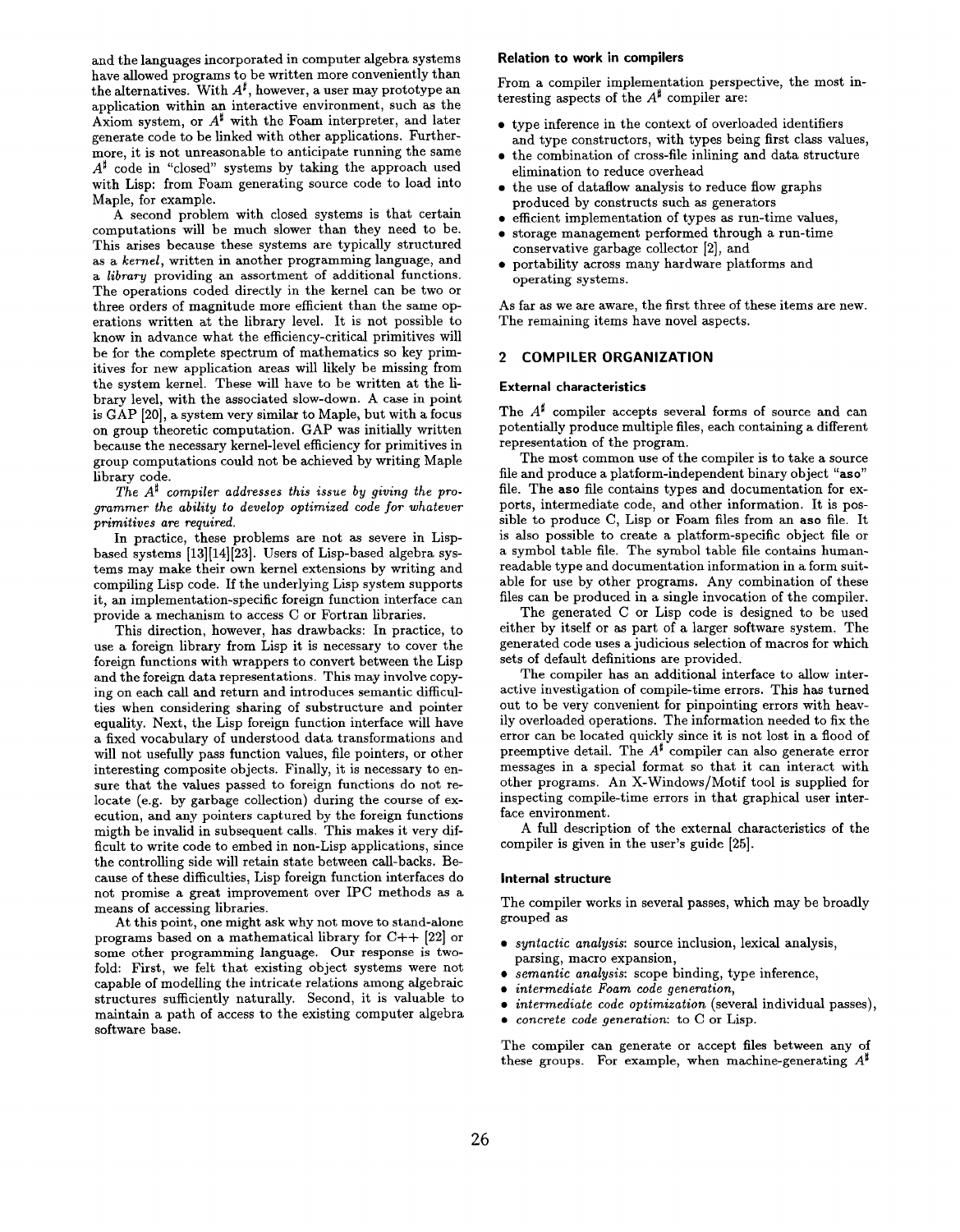programs it is possible to bypass the syntax analysis and pass generated abstract syntax trees into the semantic analysis phase.

The  $A^{\sharp}$  compiler is about 120,000 lines of C code and 6000 lines of  $A^{\sharp}$  code in its current implementation. About 1% of the compiler is code for Lisp generation and about 3% is code for C generation. Some code is shared between the general library and the default  $A^{\sharp}$  run time system. Most of the  $A^{\sharp}$  run-time system is written in  $A^{\sharp}$ , with the rest written in C or Lisp depending on the platform.

## 3 MAJOR COMPONENTS

#### Type inference

The largest single phase of the compiler is the type inference phase. As implemented in the  $A^{\sharp}$  compiler, type inference determines a unique interpretation for every identifier in the source text, and assigns a unique type for every node in the abstract syntax tree. If this is not possible, the reasons are reported.

The algorithm which is responsible for making these assignments is complicated by the following features of the  $A^{\sharp}$ type system:

- functions, domains, and categories as first-class values;
- $\bullet$  parameterized domain and category constructors, param etrization of functions over domains, categories, other functions, and data values;
- $\bullet\,$  dependent function types
- categorical inheritance;
- $\bullet\,$  categorical default implementatio:
- $\bullet$  conditional declarations and definition
- overloaded identifier names;
- $\bullet\,$  nested function definition
- recursion in the types of domains and categories; and
- domain and category extension definition

A "domain" corresponds closely to an abstract type or class in other languages. For an explanation of these features the reader is referred to the language reference [24].

Briefly, the type inference algorithm proceeds in two major passes. When presented with an abstract syntax tree, the first pass collects the possible interpretations for each leaf node in the tree, and propagates a set of possible types, from the bottom up, for each node in the tree. The second paas traverses the tree to propagate type constraints which are inherent in the structure of the program, and uses these constraint types to select a unique interpretation for each leaf node. As the traversal unwinds back toward the root of the tree, a unique type is then computed for each node in the tree.

Interpretations for identifiers which appear in a program may be found from declarations in the current lexical scope in which the identifier appears, or may be found by importing definitions from (possibly parameterized) domains which are defined elsewhere. Definitions available via an import statement are visible throughout the lexical scope in which the import statement appears. Therefore the interpretation of each type which is imported in the current scope must be known before the set of possible meanings for an identifier can be collected. As a result, the bottom-up pass of the type inference phase, upon entry into a given lexical level, recursively invokes the type inference algorithm on the set of types which are used in that level.

The definitions of domains and categories in  $A^{\sharp}$  may involve the inheritance of definitions from other domains

and/or categories. As a result it is often the caae that the interpretation of one domain D must be completed before the interpretation of another can be determined. These dependencies may be recursive, as in the following declaration:

```
Ladder (D: with (f: E->E), E: with (g: D->D)): with
        Ladderf: E -> E
        Ladderg: D \rightarrow D== addimport from D;
```
import from E; . . .

The parameters D and E of Ladder are domains, each of which exports an operation, whose type involves the other parameter. Within the definition of Ladder the definitions of f and g are available, and can be used to define Ladderf and Ladderg. The types of D and E are mutually-recursive. These must be determined by a process of simultaneous type inference which interleaves the usual bottom-up and top-down phases on each set of mutually-recursive types to determine unique interpretations.

The inference algorithm will be described in more detail in another paper.

#### Abstract Machine

A major part of the  $A^{\sharp}$  compiler is concerned with producing optimized intermediate code, or Foam code. "Foam" is an acronym for "First Order Abstract Machine." The abstract machine is first order in the sense that it does not treat its types aa values.

Foam is designed to contain only those concepts which can have an efficient realization in both Lisp and C. For example it is not possible to take an address of a variable because that would be inefficient in Lisp (a closure would be created). Nor are dynamic type tests allowed, as that would be inefficient in C. We have been asked how the lack of address arithmetic limits the potential performance of compiled  $A^{\sharp}$  us hand-coded C which uses pointers to traverse arrays in inner loops. It is our experience that this is a minor concern on current architectures with optimizing compilers.

Foam is not restricted to the precise intersection of C and Lisp. Some aapects are handled by support libraries. Big integer arithmetic is assumed aa part of Foam, and this is provided as a library for C. Also the memory model differs from both C and Lisp in some details: garbage collection is assumed (this is a run time support library in C) and it is possible to make an explicit request to free storage (in Lisp this is ignored).

A Foam program is comprised of a flat sequence of commands. Foam types have various sizes and uses. or example, "Char" is a text character whereas "Byte" is a character sized integer, "DF1o" is a double precision floating point, "Ptr" can point to an array, record, arbitrary sized integer, etc. Reference instructions contain the kind of reference and the position, e.g., "LOC 3" refers to the third local variable of the current function and "RE1t  $7 x 2$ " indicates the 2nd field of the record x, using the 7th layout format. Foam operations consist of instructions, such as "If  $b$  n," which indicates that if  $b$  is true then proceed to label  $n$ , and builtin operations, e.g., "HIntLT  $a$   $b$ " is a half-word-integ less-than comparison. The builtin operations are type specific and conversion operations are generally provided. A detailed description of Foam is given elsewhere [26].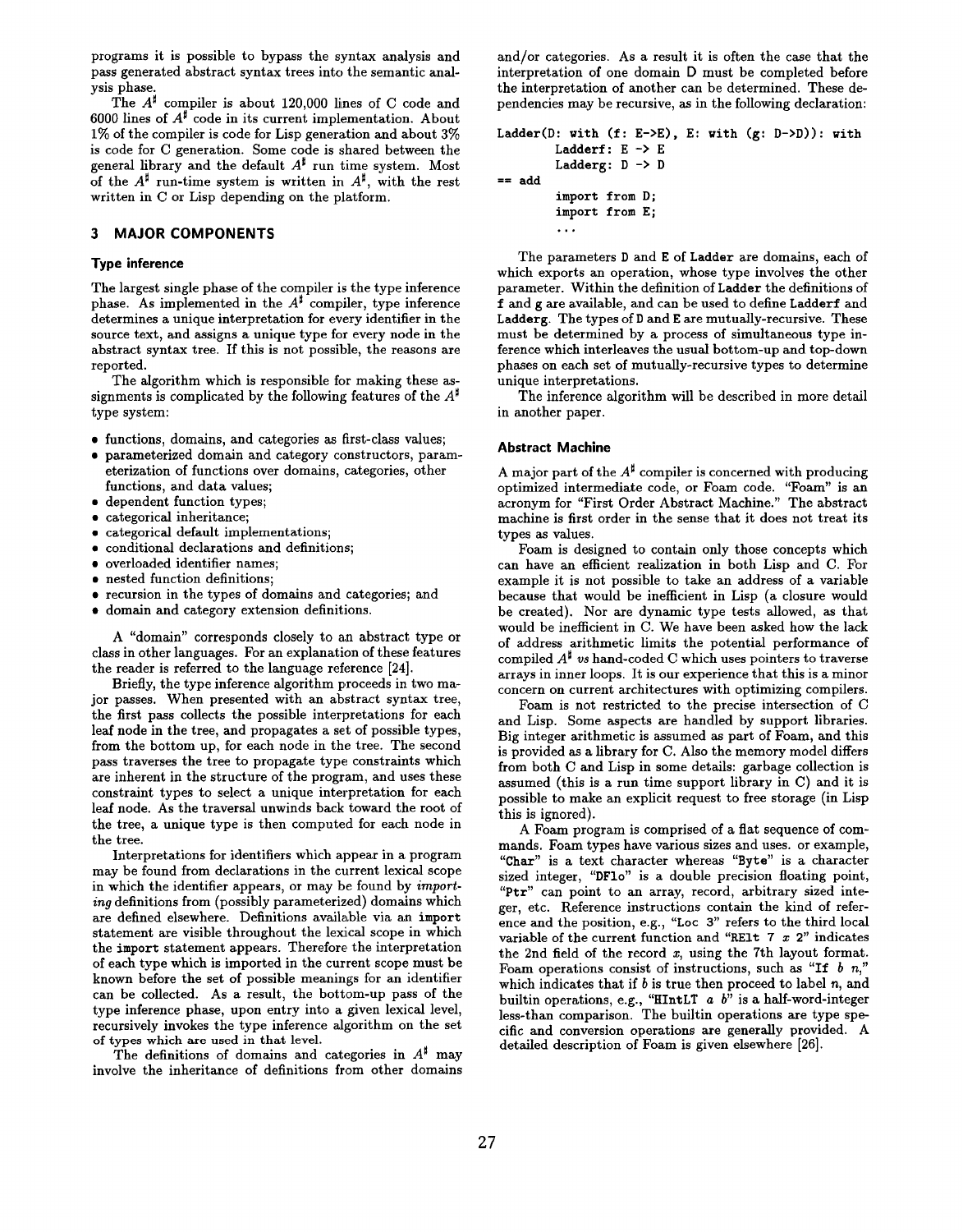The abstract machine does not support aaharp types directly and relies on the code generator to produce appropriate calls to create and maintain types. This has the advantage that one can use these calls to add new representations of types to the system. These representations may be written in  $A^{\sharp}$  itself, or some other language. This is used in order to interface with the Axiom system, and may be extended to other object/type systems, such as CLOS [21] and C++.

### **Optimization**

The  $A^{\sharp}$  compiler performs a number of optimizations on the intermediate Foam code. Further optimizations may be performed downstream by a C or Lisp compiler, depending on the environment.

The criterion for deciding which Foam optimizations to include in the  $A^{\sharp}$  compiler has been to select those optimizations which have maximum payoff but cannot be expected from a downstream compiler. These optimizations are:

Program specialization is used to exploit specific instances of generic type constructors. For example, if the generic constructor Complex is used as Complex (DoubleFloat), then specialized versions of the complex arithmetic operations are produced at compile-time. On the other hand, if the constructor is used as  $Complex(R)$ , where R is a parameter, then code is generated which binds the operations from R and Complex (R) at run-time.

Procedural integration (or inlining) is used to eliminate function calls. This is particularly effective where many exported operations are simple combinations of other functions. The compiler performs cross-file procedural integration by extracting code bursts from other compiled files. This optimization is only performed when a client of a package declares that it is willing to depend on the package's implement ation.

Data structure elimination converts heap-allocated structures to collections of temporaries, when possible. This optimization often eliminates the need to heap-allocate temporary results. For example, arithmetic operations on rational or complex number structures are converted into sequences of component operations. This optimization allows efficient code without complicated explicit reference accounting on the part of the programmer.

 $\bar{D}$ ataflow analysis of condition variables eliminates computed branches which arise from inlining generators. The analysis identifies generator control nodes and splits them to form reducible flow graphs. This allows programs to use the high-level control abstractions without a performance penalty.

Some other optimizations that would be expected of any downstream concrete-code generator are performed on Foam as prerequisites of other optimizations. These include: copy propagation, dead variable elimination, dead code elimination, constant folding (including big integer arithmetic), and various peep-hole optimizations.

Together these optimizations seem quite effective. In particular, the combination of cross-file inlining and data structure elimination produces significant gains for the style of programming encouraged by the language.

While we have not performed a careful comparison, certain high-level examples generate code which is comparable in performance to optimized hand-written C.

## 4 TARGETS

Presently, only C and Lisp code are generated directly from Foam. By compiling generated C into object code,  $A^{\sharp}$  programs may participate in open software architectures. The  $A^{\sharp}$  compiler treats Lisp systems as if they were closed, in the sense of Section 1. We generate Lisp code from Foam, and use the Lisp system's compiler, if it has one, to generate Lisp-loadable modules.

#### C generation

C code can be generated in platform-independent K&R [15] or ANSI [1] form. This code uses macros for operations important in efficient arithmetic: double word multiply, division with remainder, multiply-add, etc. If the  $A^{\sharp}$  compiler is used in conjunction with a C compiler which supports asm statements, these macros can be redefined to use single machine instructions. With appropriate declarations in the  $A^{\sharp}$  program, the generated C code uses appropriate naming and linkage conventions to allow access to other libraries, for example, the X Window System.

A default run-time library is supplied for storage management, big integer arithmetic, and so on. The storage manager assumes that other storage managers may be operating simultaneously. It allows deallocation of store as well as garbage collection. The garbage collector assumes that pointers may be captured by other programs so it will not collect storage which is referenced by global data, foreign heaps, the stack or registers.

By replacing just one header file, the C code may use other packages for this support.

# Lisp generation

The generated Lisp code is heavily abstracted by macros which have access to information that is potentially useful to a Lisp compiler. It would be straight-forward in principle to provide macro implementations for several dialects of Lisp. We currently provide only Common Lisp [21] versions of the macros, Standard Lisp [18] and Scheme [19] were also considered in their design.

Macros are used to provide low-level type information is given for all variables. All operations are implemented in terms of monomorphic macros (for example, fixnum "+" uses a different macro than double precision "+".) The Common Lisp implementation uses all this information to produce fully proclaimed code which a good Lisp compiler can use to avoid all run-time type tests.

As discussed earlier, some Lisp systems do provide mechanisms for linking foreign functions. It would therefore be possible, in principle, to instead generate C code and use the foreign function interfact to link the resulting objects into the Lisp system. This, however, would be highly unportable accross different Lisp systems and would suffer all the drawbacks described in Section 1.

#### **Portability**

The compiler development work is regularly checkpointed, and as a foremost consideration, portability is tested against a wide variety of platforms. The  $A^{\sharp}$  source compiles without warnings on many compilers, including: Borland, DEC, Free Software Foundation, IBM, Metaware, and Mips.

Test platforms include several operating systems: DOS, CMS, VMS, 0S/2 and many UNIX derivatives, as well as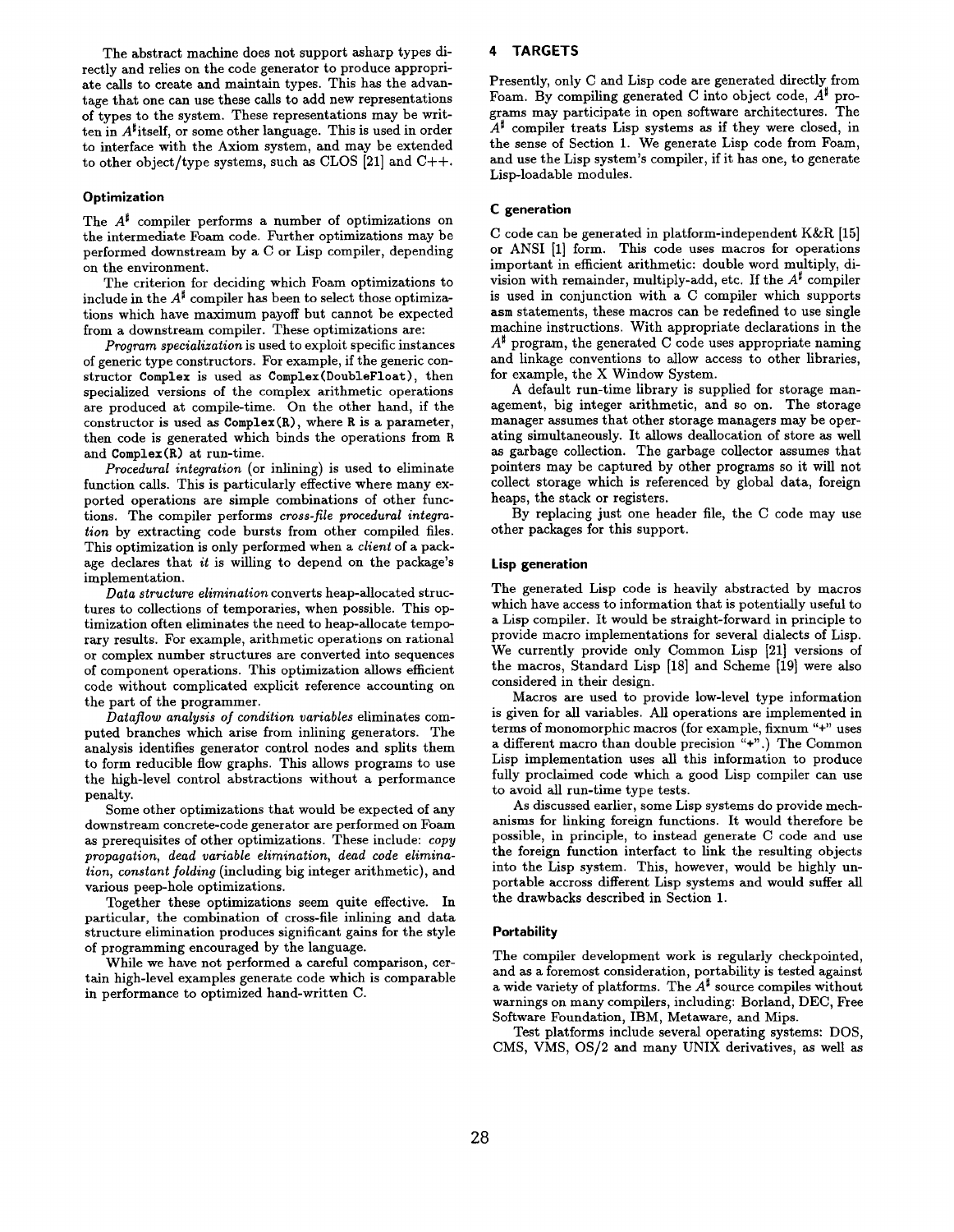hardware architectures with different word sizes, byte orders, and character and floating point representations. These include: Intel 8086, 80X86, Motorola 680X0, IBM 370, RT PC, and RS/6000, DEC Alpha AXP, Sun SPARC, and MIPS processors. Run-time support is 16/32/64 bit clean.

Platform-independent object files store integers, characters and floating point data in a standard format, which preserves all representable floating point numbers in the native architectures. (Some formats, such as XDR, lose significant bits or exponent range.)

# 5 EXAMPLE

The following  $A^{\sharp}$  program computes the Mandelbrot set by determining the number of iterations of the function  $f(z) =$  $z^2 + c$  required to send each point in a given region of the complex plane to a point outside the circle of radius 2:

-- Computation engine for the X mandelbrot program. \*include "aslib. as"

```
-- Macros
I ==> SingleInteger<br>F ==> DoubleFloat
   F ==> DoubleFloat
CF ==> Complex DoubleFloat
maxIters: I == 100import from CF -- Make operations from CF visible.
inline from CF -- Give optimizer permission to depend on CF.
default ar, br, ai, bi: F
default m, ni: I
++ Draw the Mandelbrot set in the given region.
++ The pixel drawing function is passed as a parameter.
drawMand(ar, br, nr, ai, bi, ni, draw: (I, I, I, I)->I): () ==
   mandel(c: CF): I ==z: CF := 0n: I := 0for it in 1. .maxIters while norm z < 4.0 repeat
         z := z * z + cn := itn
   for i in step(ni) (ai, bi) for ic in O, .ni-l repeat
      for r in step(nr) (ar, br) for rc in 0..nr-1 repeat
         nit := mandel complex(r, i)
```
draw(rc, ic, maxIters, nit)

The function drawMand illustrates several interesting features of the  $A^{\sharp}$  language: domains (the DoubleFloat argument to Complex) and functional closures (the draw parameter to drawMand) as first-class objects, domains parameterized over other domains (Complex (DoubleFloat)), cross-file inlining, inlining of functions from parameterized domains, and iteration using generator functions  $(\text{step}(ni)(ai, bi))$ These features are described in more detail in [24].

The non-optimized intermediate Foam code generated from the above program illustrates the character of the abstract machine. The code fragment shown below is produced from the inner loop which steps the variables r and rc in parallel.

```
(Label 2)
(Set (Loc 10 r) (CCall Word (Loc 13)))
(If (EElt 4 (Lot 12) O 0 done) 3)
(Set (Loc 9 rc) (CCall Word (Loc 16)))
```

```
(If (EE1t 4 (Loc 15) 0 0 done) 3)
(Set (Lot O nit)
    (OCall Word (Const 2 mandel) (Env 0)
           (CCall Word (Lex 1 18 complex)
                   (Loc 10 r) (Loc 2 i)))(CCall Word (Par 6 draw) (Lot 9 rc) (Lot 1 ic)
      (Lex 1 1 maxIters) (Loc 0 nit))
```

```
(Goto 2)
```
A few words might make this code lees cryptic. The instructions Par and Loc refer to the current function's parameters and temporary variables. They are annotated with the name from the user-level program, when there is one. The Lex instruction refers to variables in the lexical environment of the current function. EElt refers to variables in other lexical environments. The OCall and CCall instructions call programs as function-environment pairs or closures respectively. The first parameter in **OCall** and **CCall** special form is the Foam type of the return value. The second argument to the If instruction is a branch label.

The optimized Foam code demonstrates the level of efficiency which can be realized by programs written in  $A^{\sharp}$ :

```
(If (Loc 33 done) 39)
(Set (Lot 35 fO) (DF1o 4. 0000OOe+OO) )
(Set (Loc 38 f0) (BCall DFloTimes (Loc 57 f0) (Loc 57 f0)))
(Set (Loc 39 f0) (BCall DFloTimes (Loc 58 f0) (Loc 58 f0)))
(Set (Loc 40 f0) (BCall DF1oPlus (Loc 38 f0) (Loc 39 f0)))
(If (Cast Word (BCall DF1oLE (Loc 35 f0) (Loc 40 f0))) 39)
(Set (Loc 41 f0) (BCall DFloTimes (Loc 57 f0) (Loc 57 f0)))
(Set (Loc 42 f0) (BCall DFloTimes (Loc 58 f0) (Loc 58 f0)))
(Set (Loc 55 f0) (BCall DFloMinus (Loc 41 f0) (Loc 42 f0)))
(Set (Loc 43 f0) (BCall DFloTimes (Loc 57 f0) (Loc 58 f0)))
(Set (Loc 44 f0) (BCall DFloTimes (Loc 58 f0) (Loc 57 f0)))
(Set (Loc 56 f0) (BCall DF1oPlus (Loc 43 f0) (Loc 44 f0)))
(Set (Loc 57 f0) (BCall DFloPlus (Loc 55 f0) (Loc 52 f0)))
(Set (Loc 58 f0) (BCall DF1oPlus (Loc 56 f0) (Loc 48 f0)))
(Set (Lot 9) (Lot 11))
(Goto 38)
(Label 39)
(Set (Lot O nit) (Loc 9))
(CCall Word (Par 6 draw) (Lot 2 rc) (Lot 1 ic)
       (Lex 1 1 maxIters) (Loc 0 nit))
(Goto 2)
```
The above code fragment is the body of the same loop, after functions (e.g. mandel) have been inlined and nonescaping record values (e.g. complex numbers) have been replaced by collections of temporaries.

As might be expected, the concrete C code generated by the back-end of the compiler closely parallels the optimized Foam code:

```
if (T33-done) goto L39;
        T35_f0 = 4.000000e+00;
        T38\_f0 = T57\_f0*T57\_f0;T39_f0 = T58_f0*T58_f0;T40_{10} = T38_{10} + T39_{10};if ((FiWord) (T35_f0 \le T40_f0)) goto L39;
        T41\_f0 = T57\_f0*T57\_f0;T42_f0 = T58_f0*T58_f0;T55\_f0 = T41\_f0 - T42\_f0;T43_f0 = T57_f0*T58_f0;T44_f0 = T58_f0*T57_f0;T56_{-}f0 = T43_{-}f0 + T44_{-}f0;T57_f0 = T55_f0 + T52_f0;
        T58_f0 = T56_f0 + T48_f0;T9 = T11;
        goto L38 ;
L39: TO_nit = T9;
        fiCCall4(FiWord, P6_draw, T2_rc, T1_ic,
                  11-> Xl-merItere, TO-nit);
        goto L2 ;
```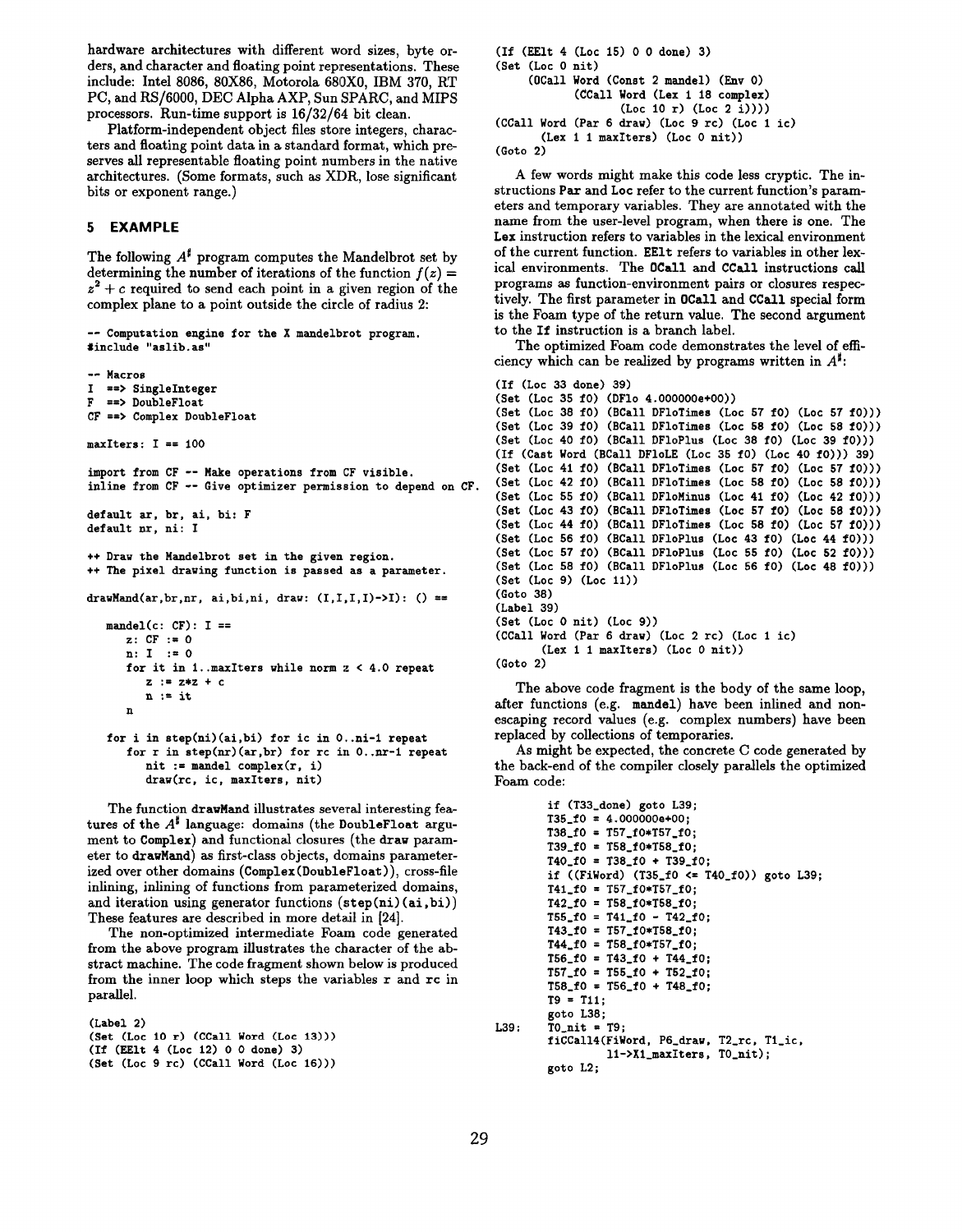Each identifier is starts with a letter to indicate its kind (e.g., T: local, P: parameter, X: lexical, etc.) and is enumerated to handle name overloading. The statement fiCCal14 is a macro to call a functional closure which takes four arguments. It takes the function return type, then the closure value, followed by the four function parameters.

The corresponding Lisp code is similar and is omitted for brevity. Macros are used for the various primitive operations to allow the Lisp compiler to generate better code. For example, the multiplications in this example would be generated as calls to "DFloTimes ," which is defined for Common Lisp as

(defmacro *IDF1oTimes* | (x y) '(the  $|DF10|$  (\* (the  $|DF10|$ , x) (the  $|DF10|$ , y))))

and DF10 is defined using deftype.

## 6 BENCHMARKS

The table below shows a few preliminary benchmarks obtained from  $A^{\sharp}$ , and compares them with equivalent programs in Axiom and C. The  $A^{\sharp}$  figures were obtained for compilation to both C and Lisp target environments.

Program S1 is a symbolic computation benchmark, performing polynomial arithmetic to compute a Hilbert function of a monomial ideal [3]. This test compares  $A^{\sharp}$  on Lisp and C bases against the same computation in Axiom. This test is not applicable to C so no figures appear in those positions in the table.

Program N1 is a numeric benchmark computing a 600 by 600 region of the Mandelbrot set using a naive method. The  $A^{\sharp}$  version of the code is that given in Section 5. The Axiom version is a simple transcription of thie program. The C version is carefully written, with the complex arithmetic expanded by hand to operations on the real and imaginary parts.

| Platform            | $S1$ -unopt | $\int$ S1-opt | N1-unopt | $N1$ -opt |
|---------------------|-------------|---------------|----------|-----------|
| Axiom               |             | 8.5           |          | 2230.0    |
| $A^{\sharp}$ (Lisp) | 21.0        | 4.0           | >4000.0  | 48.0      |
| $A^{\sharp}$ (C)    | 7.2         | $1.4\,$       | 847.0    | 9.7       |
|                     |             |               | 11.7     | 7.9       |

For  $A^{\sharp}$  and C, the tests have been run both with and without compiler optimizations in effect. In Axiom the optimizer is always on so no entries appear in the "unopt" columns for that row.

All times are in seconds, measured on an IBM RS/6000 model 53oE. The same XLC C compiler was used for both the C and  $A<sup>\sharp</sup>(C)$  timings and the same AKCL Lisp environment was used for both Axiom and  $A^{\sharp}$ (Lisp). The Axiom time includes garbage collection, and excludes time needed to initialize the domains and packages used by the program. The  $A^{\sharp}$  time includes garbage collection, as well as initializations. An extended version of this paper provides the precise benchmark examples [27].

As can be seen from the above, both Axiom and  $A^{\sharp}$  generate suboptimal code for the test N1. The  $A^{\sharp}$  compiler is then able to transform this code into equivalent code that runs at nearly the same speed as carefully written C.

#### Acknowledgements

The authors would like to thank the many other people who have contributed one way or another to the current and previous compiler implementations. Earlier, experimental implementations had significant contributions from William Burge, Marc Gaetano, Michael Monagan, Simon Robinson, Knut Wolf and others. Gerald Baumgartner contributed to the current implementation in the summer of 1993.

The authors would also like to those who have taken the time to  $\beta$ -test the compiler, and Barry Trager for providing the S1 benchmark example.

#### References

- [1] American National Standard Programming Language C, ANSI X3. 159-1989, American National Standards Institute, 1989.
- [2] H.J. Boehm and M. Weiser, *Garbage collection in an Unco* operative Environment, Software Practice and Experience, September 1988.
- [3] Bigatti, Caboara, Robbiano, On the Computation of Hilber Poincare Series, AAECC vol 2, Jan 1991, pp 21-33.
- $[4]$  S.R. Bourne and J.R. Horton, *The CAMAL System Manua* Computer Laboratory, Cambridge, 1971.
- $[5]$  W.S. Brown, The ALPAK System for Nonnumerical Algebra on a Digital Computer, Bell Systems Tech. Journal, Murray Hill, 1963.
- [6] W.S. Brown, ALTRAN User's Manual, Bell Laborator Murray Hill, 1973.
- $[7]$  J. Cannon and C. Playoust, An Introduction to  $MAGM$ University of Sydney, 1993.
- [8] B.W. Char, K.O. Geddes, W.M. Gentleman and G.H. Gonnet, The design of Maple: A compact, portable, and powerful computer algebra system, in Proc. EUROCAL '83, Springer Verlang LNCS 162, 1983.
- [9] B.W. Char, K.O. Geddes, G.H. Gonnet, B.L. Leong, M.B. Monagan and S.M. Watt, Maple V Language Reference Manual, Springer Verlag, 1991.
- $[10]$  G.E. Collins, PM, A System for Polynomial Manipulati Communications of the ACM 9, 1966.
- [11] G.E. Collins, The SAC-1 System: An Introduction and Survey, ACM, Proceedings of the 2nd Symposium on Symbolic and Algebraic Manipulation, 1971.
- $|12|$  C. Engelman,  $MATHLAB:$  A Program for On-line Assi. tance in Symbolic Computations, Proceedings of FJCC, 1965.
- [13] A.C. Hearn, *Reduce 3 User's Manual, version 3.3* Rand Cor poration, 1987.
- $[14]$  R.D. Jenks and R.S. Sutor,  $Axiom The Scientific Com$ putation System, Springer Verlag, 1992.
- $|15|$  Brian W. Kernighan and Dennis M. Ritchie, The C Pro gramming Language, First edition, Prentice Hall, 1978.
- [16] J. Purtilo, A Software Interconnection Technology, UMC Computer Science Department TR-2139, 1988.
- $[17]$  A. Rich and D. Stoutemyer, *DERIVE Reference Manu* SoftWarehouse, 1992.
- $|18|$  J. Marti, A.C. Hearn, M.L. Griss, and C. Griss, *Standa* LISP Report, SIGPLAN Notices 14, 1979.
- [19] Guy L. Steele Jr.and G.J. Sussman, *The Revised Report on* SCHEME: A Dialect of LISP, MIT Artificial Intelligence Lab Memo 452, 1978.
- [20] M. Schönert, GAP Groups, Algorithms, and Program Lehrstuhl D für Mathematik, Rheinisch Westfälische Technische Hochschule, Aachen, Germany, Third edition, 1993.
- $[21]$  Guy L. Steele Jr. Common Lisp: The Language, Second edition, Digital Press, 1990.